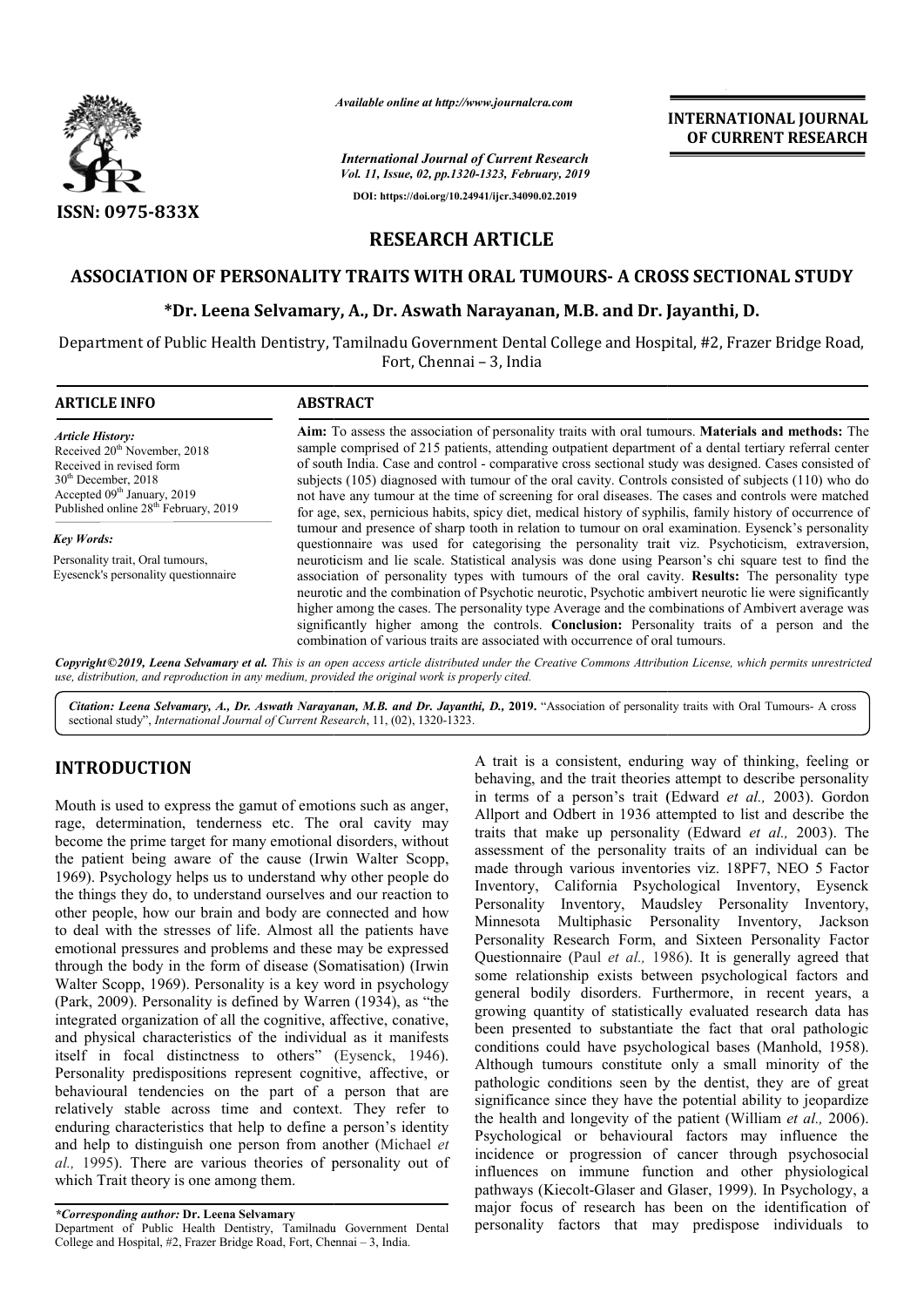development of cancer. Studies by Contrada, Leventhal and O' Leary (1990), Fox (1998), Grossarth Maticek (1991), Eysenck (1991) supports the association of personality and other diseases (Manfred Amelang, 1997). Studies associating the personality factors that predispose individuals for the occurrence of tumours of the oral cavity are minimal. Hence this study aims to assess the association of various types of personality traits and the combination of traits with occurrence of the tumours of oral cavity

#### **MATERIALS AND METHODS**

*Study Design:* Case and Control - Comparative cross sectional study.

*Study Setting:* The study was carried out in a Government teaching Institute and Hospital in the state of Tamil Nadu.

*Participants:* A convenient sample of cases and controls were recruited from outpatient department of the Tertiary referral center.

*Study size***:** A Pilot study was done with a sample of 30 cases and 36 controls matched and assessed for the association for personality trait. Based on the outcome the sample size was calculated as 105 in a group with 95% confidence interval and 90% as power of study.

*Statistical method:* Data was analyzed using SPSS version 17. The comparison between case and control group to determine association of personality traits was done using Pearson's Chi square test and risk of Odds was calculated.

#### **RESULTS**

Among the case group 13 of the patients had benign tumours and 92 patients had malignant tumours. Higher prevalence (30.5%) of oral tumours was seen among the elderly (above 55 years) and among males (63.8%). The prevalence of Psychotics, Introverts, Neurotics were more among the case group though Neurotic trait significantly associated with case group.

| Group                                           | Age   |       |       | Gender |       | Tobacco use |    | Alcohol use | Family history |       |    |                 |
|-------------------------------------------------|-------|-------|-------|--------|-------|-------------|----|-------------|----------------|-------|----|-----------------|
|                                                 | 15-24 | 25-34 | 35-44 | 45-54  | 55-64 | >65         | M  |             | $smk*$         | smkl* |    |                 |
| Case                                            |       |       | 16    | 25     | 32    |             | 67 | 38          | 38             | 66    | 39 |                 |
| Control                                         |       |       |       | 27     | 34    |             | 69 | 41          | 38             | 67    | 40 | $\overline{14}$ |
| * smk- smoking tobacco, smkl- smokeless tobacco |       |       |       |        |       |             |    |             |                |       |    |                 |

A sample size of 215 (Case= 105, Control=110) participants were recruited for the study duration of one year. Cases comprised of subjects diagnosed with tumour of the oral cavity (odontogenic or non-odontogenic/ benign or malignant tumours) and those who do not have any tumour at the time of screening for oral diseases where considered as controls. Participants who were mentally challenged, or with psychological or systemic illness, were excluded from the study. The controls were frequency matched for age, sex, pernicious habits (smoking and smokeless form of tobacco, alcohol usage), spicy diet, medical history of syphilis, family history of occurrence of tumour and presence of sharp tooth in relation to tumour on oral examination.

*Consent:* The study procedure was explained to the patients, information sheet was provided and written consent was obtained. Ethical clearance was obtained from the institutional review board.

*Variables:* Demographic details were recorded. For examining the personality of the patients, pretested Eysenck's Personality Questionnaire was used in English and in the local language. The Eysenck's Personality questionnaire assesses personality traits viz. Psychoticism, Extraversion, Neuroticism. The questionnaire consists of 90 questions of which 25 questions assesses Psychoticism, 21 questions Extraversion, 23 questions Neuroticism and 21 questions Lie. All of these questions were randomly placed, such that neither the patient nor the examiner can identify which question assesses which trait of personality. The answers were closed ended (Yes/No). The first reaction of the patient was recorded and not the long drawn out thought process. Thus investigator bias and reporting bias were eliminated. Based on the answers, the participants were categorized as either psychotic or normal (Psychoticism), extravert or ambivert or introvert (Extraversion), neurotic or average or stable (Neuroticism). And also every participant can also be a combination of the above traits.

Ambivert, Extrovert showed minimal difference. Normal (Psychoticism), Average were more among the control group with Average trait significantly associated with control group.

**Table 2. Association of Personality Traits with Oral Tumours**

| Personality Trait | Category        |          | Case          |     | Control       | p value* |
|-------------------|-----------------|----------|---------------|-----|---------------|----------|
|                   |                 | No       | $\frac{0}{0}$ | No  | $\frac{0}{0}$ |          |
| Psychoticism      | Psychotic       | 84       | 80            | 80  | 72.7          | 0.210    |
|                   | Normal          | 21       | 20            | 30  | 27.3          | 0.210    |
| Extraversion      | Introvert       | 9        | 8.6           | 7   | 6.4           | 0.538    |
|                   | Ambivert        | 85       | 81            | 91  | 82.7          | 0.736    |
|                   | Extrovert       | 11       | 10.5          | 12  | 10.9          | 0.918    |
| Neuroticism       | Stable          | 8        | 7.6           | 9   | 8.2           | 0.879    |
|                   | Average         | 31       | 29.5          | 48  | 43.6          | 0.032    |
|                   | <b>Neurotic</b> | 66       | 629           | 53  | 48.2          | 0.030    |
| Lie               | Normal          | $\theta$ | 0             | 0   | 0             |          |
|                   | Lie             | 105      | 100           | 110 | 100           |          |

\* Pearsons chi square test

**Table 3. Combination of Personality traits and the association to Oral Tumour**

| Combinations                        | Case |               | Control  |               | p Value* |
|-------------------------------------|------|---------------|----------|---------------|----------|
|                                     | NO   | $\frac{0}{0}$ | NO       | $\frac{0}{0}$ |          |
| Psychotic, Introvert, Stable, Lie   | 0    | $\Omega$      |          | 0.9           | 0.327    |
| Psychotic, Introvert, Average Lie   | 2    | 1.9           | 2        | 1.8           | 0.963    |
| Psychotic, Introvert, Neurotic, Lie | 5    | 4.8           | 3        | 2.7           | 0.431    |
| Psychotic, Ambivert, Stable, Lie    | 4    | 3.8           | 3        | 2.7           | 0.655    |
| Psychotic, Ambivert, Average Lie    | 19   | 18.1          | 31       | 28.2          | 0.080    |
| Psychotic, Ambivert, Neurotic, Lie  | 47   | 44.8          | 33       | 30            | 0.025    |
| Psychotic, Extrovert, Stable, Lie   | 0    | $\Omega$      | 2        | 1.8           | 0.165    |
| Psychotic, Extrovert, Average Lie   | 3    | 2.9           | 1        | 0.9           | 0.291    |
| Psychotic, Extrovert, Neurotic, Lie | 5    | 4.8           | 4        | 3.6           | 0.680    |
| Normal, Introvert, Stable, Lie      |      | 1             | $\Omega$ | $\Omega$      | 0.305    |
| Normal, Introvert, Average Lie      | 0    | $\theta$      |          | 0.9           | 0.327    |
| Normal, Introvert, Neurotic, Lie    |      | 1             | 1        | 0.9           | 0.974    |
| Normal, Ambivert, Stable, Lie       | 2    | 1.9           | 3        | 2.7           | 0.689    |
| Normal, Ambivert, Average Lie       | 5    | 4.8           | 9        | 8.2           | 0.310    |
| Normal, Ambivert, Neurotic, Lie     | 8    | 7.6           | 11       | 10            | 0.539    |
| Normal, Extrovert, Stable, Lie      |      | 1             | 0        | $\Omega$      | 0.305    |
| Normal, Extrovert, Average Lie      | 2    | 1.9           | 3        | 2.7           | 0.689    |
| Normal, Extrovert, Neurotic, Lie    | 0    | 0             | 2        | 1.8           | 0.165    |

\* Pearsons chi square test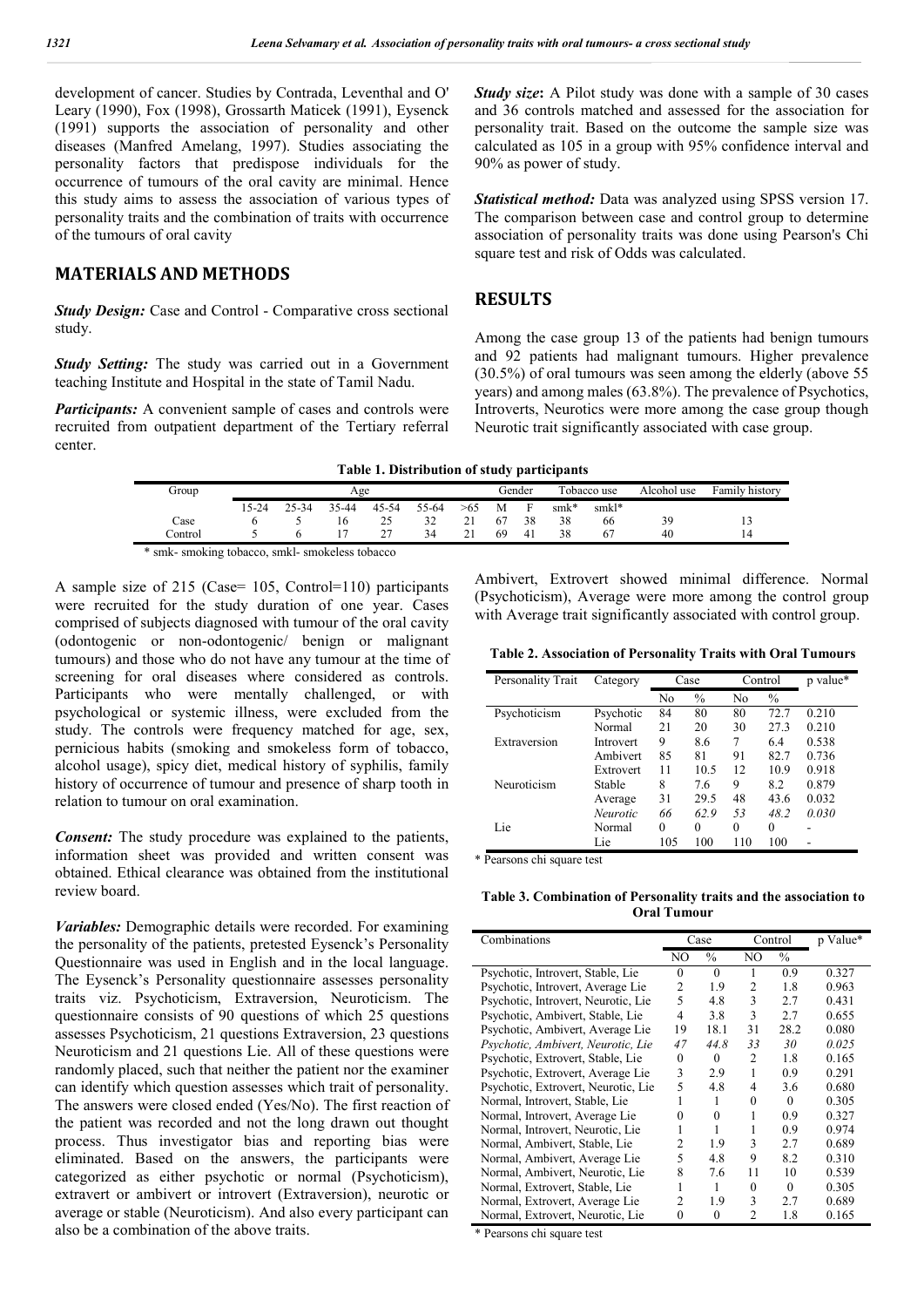The combination Psychotic Ambivert Neurotic Lie is significantly associated with the case group. Risk of Odds was calculated for the personality traits and its combinations The Psychotic Neurotic combination showed 2.162 and Neurotic trait and the combination Psychotic Ambivert Neurotic Lie had 1.82 risk for occurrence of the tumour of the oral cavity. The trait Average and the combination Ambivert Average had 0.5 risk for occurrence of the tumour of the oral cavity (risk reduced by one half).

#### **DISCUSSION**

In discussing the psychosomatic aspects of periodontal disease, Kanterman says: "The psyche, when subjected to emotional conflicts over long periods becomes an important factor in causing a chain of somatic reactions that result in pathologic changes. Such changes affect neural, vascular, and endocrine systems which play a very important role in maintaining the health of the oral tissues" (Charles, 1962). Grossart Maticek hypothesized that psychosocial factors (personality, stress) play an important part in the development of cancer and coronary heart disease. These factors are different for cancer and heart disease and can be measured in healthy people, leading to the postulation of personalities prone to cancer or coronary heart disease. This was supported with evidences by (Eysenck, 1992). Natural Killer (NK) cells play an important role in a variety of immune functions, including defence against viral infections and surveillance of tumour cells. NK cell cytotoxicity can be down regulated by stress, presumably through neuroendocrine mechanisms (Kiecolt-Glaser *et al.,*  2002). The trait of a person is nothing but the neuropsychic structure having the capacity to render many stimuli functionally equivalent and to initiate and guide equivalent (meaningfully consistent) forms of adaptive and expressive behaviour (Mary *et al.,* 2000). Clinical studies indicate that stress, chronic depression, social support and other psychological factors might influence tumour onset and progression. Recent mechanistic studies have identified biological signalling pathways that could contribute to such effects. Environmental and psycho-social processes initiate a cascade of information-processing pathways in the central nervous system and periphery, which subsequently trigger fight-or-flight stress responses in the autonomic nervous system, or defeat withdrawal responses that are produced by the hypothalamic pituitary adrenal axis. Cognitive and emotional feedback from cortical and limbic areas of the brain modulate the activity of hypothalamic and brain-stem structures that directly control hypothalamic pituitary adrenal axis and autonomic nervous system activity (Michael *et al.,*  2006). Neuroticism is a consistent predictor of health outcomes, with those higher (vs. lower) in neuroticism experiencing shorter life spans and a greater incidence of serious illness. Neurotics (vs. emotionally stable) are more likely to engage in lifestyle activities like smoking that lead to cancer (Adam, 2008; Nicola Cherry, 1976). Higher scores of neuroticism is associated with increased mortality (Robert *et al.,* 2005). Neurotic trait is found in patients with pituitary adenoma (Sievers *et al.,* 2009), cancer survival (Nakaya *et al.,*  2006), periodontitis (Alexandrina, 2010), smiles with disproportional gingival display (Pieter Van der Gelda *et al.,*  2007), xerostomia, stomatopyrosis, recurring aphthae, bruxism (Ivica Richter *et al.,* 2003), and dental caries (Manhold, 1958). This study has shown that the Personality trait Neurotic and the combinations of trait Psychotic Neurotic, Psychotic Ambivert

Neurotic Lie had higher risk for oral tumour. The personality trait Average and the combination of Ambivert Average had half the risk for oral tumour occurrence.

#### **Conclusion**

Personality trait especially Neurotic or Psychotic Neurotic may also be considered as a factor of risk for the occurrence of oral tumours. Assessment of personality of the patients along with the routine case record helps to identifying the patients at risk and lifestyle intervention can be planned in advance. Longitudinal studies assessing the risk shall warrant the research outcome.

**Acknowledgement:** We acknowledge Dr. Vijayan, Psychologist, Institute of Mental Health, Chennai for training of the study investigators.

### **REFERENCES**

- Adam A Augustine, Randy J. Larsen, Mark S. Walker, 2008. Personality Predictors of the Time Course for Lung Cancer Onset. *J Res Pers.,* 42: 6: 1448–1455.
- Alexandrina L. 2010. Dumitrescu and Makoto Kawamura. Involvement of psychosocial factors in the association of obesity with periodontitis. *Journal of Oral Science,* 52: 1: 115- 124.
- Charles H. Davis, C. David Jenkins, 1962. Mental Stress and Oral Disease. *Journal of Dental Research,* 41: 1045
- Edward E. Smith, Susan Nolen Hoeksema, Barbara L. Fredrickson, Geoffrey R. Loftus, 2003. Atkinson and Hilgard's Introduction to Psychology, 14th ed. Thomson: Wadsworth, pg 453-491.
- Eysenck, H.J. 1946. The Measurement of Personality: Section of Psychiatry- Proceedings of Royal Society of Medicine, XL: 75-80.
- Eysenck, H.J. 1992. Psychosocial factors, cancer, and ischaemic heart disease. *British Medical Journal,* 305: 457-459.
- Irwin Walter Scopp, 1969. Oral Medicine: Clinical approach with basic Science correlation. 1st ed. Saint louis MO USA: C V mosley company, Pg 352
- Ivica Richter, Iva Vidas, Petar turcinovic, 2003. Relationship of Psychological Charecteristics and Oral Diseases with Possible Psychosomatic Aetiology. *Acta Stomat Croat,* 37: 35-39.
- Kiecolt Glaser J. K., T. F. Robles, K. L. Heffner, T. J. Loving, R. Glaser, 2002. Psycho-oncology and cancer: Psycho neuroimmunology and Cancer. European Society for Medical Oncology, 165-169.
- Kiecolt-Glaser J.K. and R. Glaser, 1999. Psychoneuro immunology and Cancer: Fact or Fiction?. *European Journal of Cancer,* 35: 1603-1607,
- Manfred Amelang, 1997. Using Personality Variable to Predict Cancer and Heart Disease. *European Journal of Personality,* 11: 319-342.
- Manhold, J.H. 1958. The Role of Psychologic Predisposition in Dental Cavity Formation. *Journal of Dental Research,* 37: 330.
- Mary K. Rothbart, David E. Evans, Stephan A. Ahadi, 2000. Temperament and personality: Origins and Outcome. *Journal of Personality and Social Psychology,* 78: 122-135.
- Michael F. Scheier, Michael W. Bridges, 1995. Person Variables and health: Personality predispositions and Acute Psychosocial States as shared Determinants for disease. *Psychosomatic medicine,* 57: 255- 268.
- Michael H. Antoni, Susan K. Lutgendorf, Steven W. Cole, Firdaus S. Dhabhar, Sandra E. Sephton, Paige G. McDonald, *et al.* 2006. The influence of bio-behavioural factors on tumour